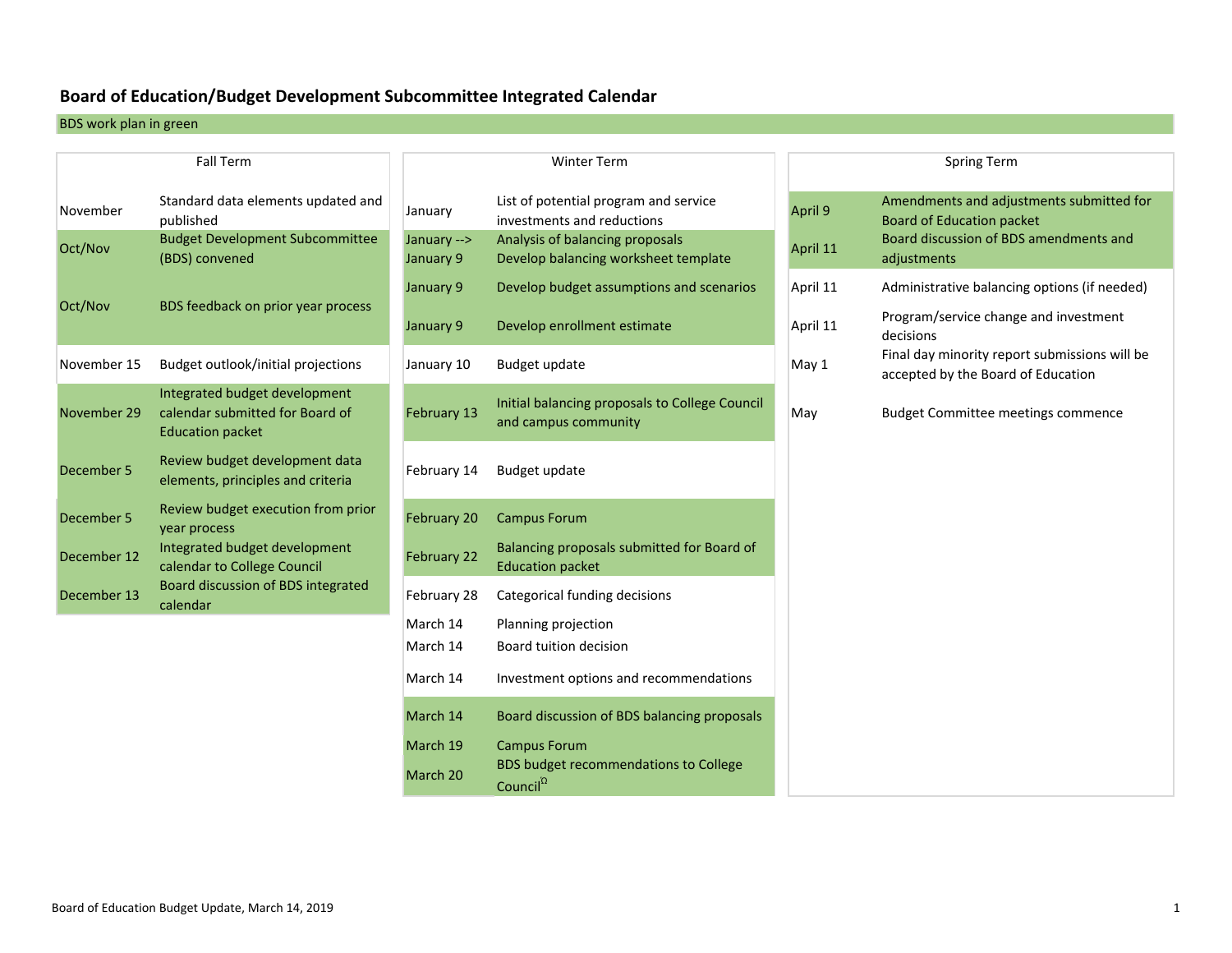| FY2018-FY2020<br><b>Projection Estimate</b>      |                                      | 3.14.19<br><b>Estimate</b>    | 3.14.19<br>Estimate           |                                        |
|--------------------------------------------------|--------------------------------------|-------------------------------|-------------------------------|----------------------------------------|
| March 14, 2019                                   | <b>FY2018 Actual</b><br>Funds I & IX | <b>FY2019</b><br>Funds I & IX | <b>FY2020</b><br>Funds I & IX | <b>Notes</b>                           |
|                                                  | 6.5% CR decrease                     | -1.2% CR change               | -0.0% CR change               |                                        |
| <b>REVENUE</b>                                   |                                      |                               |                               |                                        |
| Intergovernmental                                |                                      |                               |                               |                                        |
| <b>State Funding</b>                             | 24,884,595                           | 22,479,200                    | 22,885,800                    | \$590.6CCSF, 7.75% allocation          |
| <b>Property Taxes</b>                            | 19,728,801                           | 20,500,000                    | 21,422,500                    | 4.5% increase                          |
|                                                  | 44,613,396                           | 42,979,200                    | 44,308,300                    |                                        |
| <b>Tuition &amp; Fees</b>                        |                                      |                               |                               | <b>Current enrollment levels</b>       |
| Tuition                                          | 23,208,944                           | 23,871,100                    | 23,871,100                    | 0% tuition rate change                 |
| <b>Student Fees</b>                              | 9,365,850                            | 9,233,800                     | 9,233,800                     |                                        |
| Other Fees & Charges                             | 1,325,861                            | 1,185,000                     | 1,185,000                     |                                        |
| <b>Other Revenue Sources</b>                     | 33,900,655                           | 34,289,900                    | 34,289,900                    |                                        |
| <b>Administrative Recovery</b>                   | 1,898,029                            | 4,002,500                     | 2,652,500                     | Standard schedule                      |
| Gifts & Donations                                | 1,235,416                            | 1,587,000                     | 1,587,000                     |                                        |
| <b>Other Revenue</b>                             | 1,211,734                            | 1,370,000                     | 1,245,000                     |                                        |
| Sale of Goods & Services                         | 2,656,417                            | 2,776,300                     | 3,276,300                     |                                        |
|                                                  | 7,001,596                            | 9,735,800                     | 8,760,800                     |                                        |
| <b>Operating Transfers In</b>                    |                                      |                               |                               |                                        |
| Transfers In                                     | 2,605,257                            | 1,214,100                     | 1,077,100                     | Standard schedule                      |
|                                                  | 2,605,257                            | 1,214,100                     | 1,077,100                     |                                        |
|                                                  | 88,120,904                           | 88,219,000                    | 88,436,100                    |                                        |
| <b>EXPENDITURES</b>                              |                                      |                               |                               |                                        |
| Personnel                                        |                                      |                               |                               |                                        |
| Personnel - Contracted                           | 35,530,159                           | 35,799,800                    | 37,234,900                    | Current position list; 2% swirl        |
| Personnel - P/T                                  | 12,028,058                           | 11,955,000                    | 11,955,000                    |                                        |
| OPE                                              | 27,037,859                           | 27,132,400                    | 28,373,300                    | \$860K PERS reserve                    |
|                                                  | 74,596,076                           | 74,887,200                    | 77,563,200                    | OPE Rates: 64% FT, 38% PT              |
| <b>Other Expenditures</b>                        |                                      |                               |                               |                                        |
| <b>Materials &amp; Services</b>                  | 11,826,249                           | 12,410,000                    | 13,050,000                    | Mandatory increases                    |
| Capital Outlay                                   | 798,651                              | 475,000                       | 860,000                       |                                        |
| Goods for Resale                                 | 643,106                              | 660,000                       | 660,000                       |                                        |
| <b>Operating Transfers Out</b>                   | 13,268,006                           | 13,545,000                    | 14,570,000                    |                                        |
| Transfers Out                                    | 2,500,958                            | 3,638,300                     | 3,604,600                     | \$2.5M major maintenance               |
| <b>Enterprise Fund Subsidy</b>                   |                                      |                               | 1,166,000                     | Food service and Titan Store subsidies |
|                                                  | 2,500,958                            | 3,638,300                     | 4,770,600                     |                                        |
|                                                  | 90,365,040                           | 92,070,500                    | 96,903,800                    |                                        |
| <b>Revenue Over/Under</b><br><b>Expenditures</b> | (2, 244, 136)                        | (3,851,500)                   | (8,467,700)                   |                                        |
|                                                  |                                      |                               |                               |                                        |
| <b>Beginnning PERS Reserve</b>                   | 5,535,938                            | 4,675,938                     | 3,815,938                     |                                        |
| <b>Ending PERS Reserve</b>                       | 4,675,938                            | 3,815,938                     | 2,955,938                     |                                        |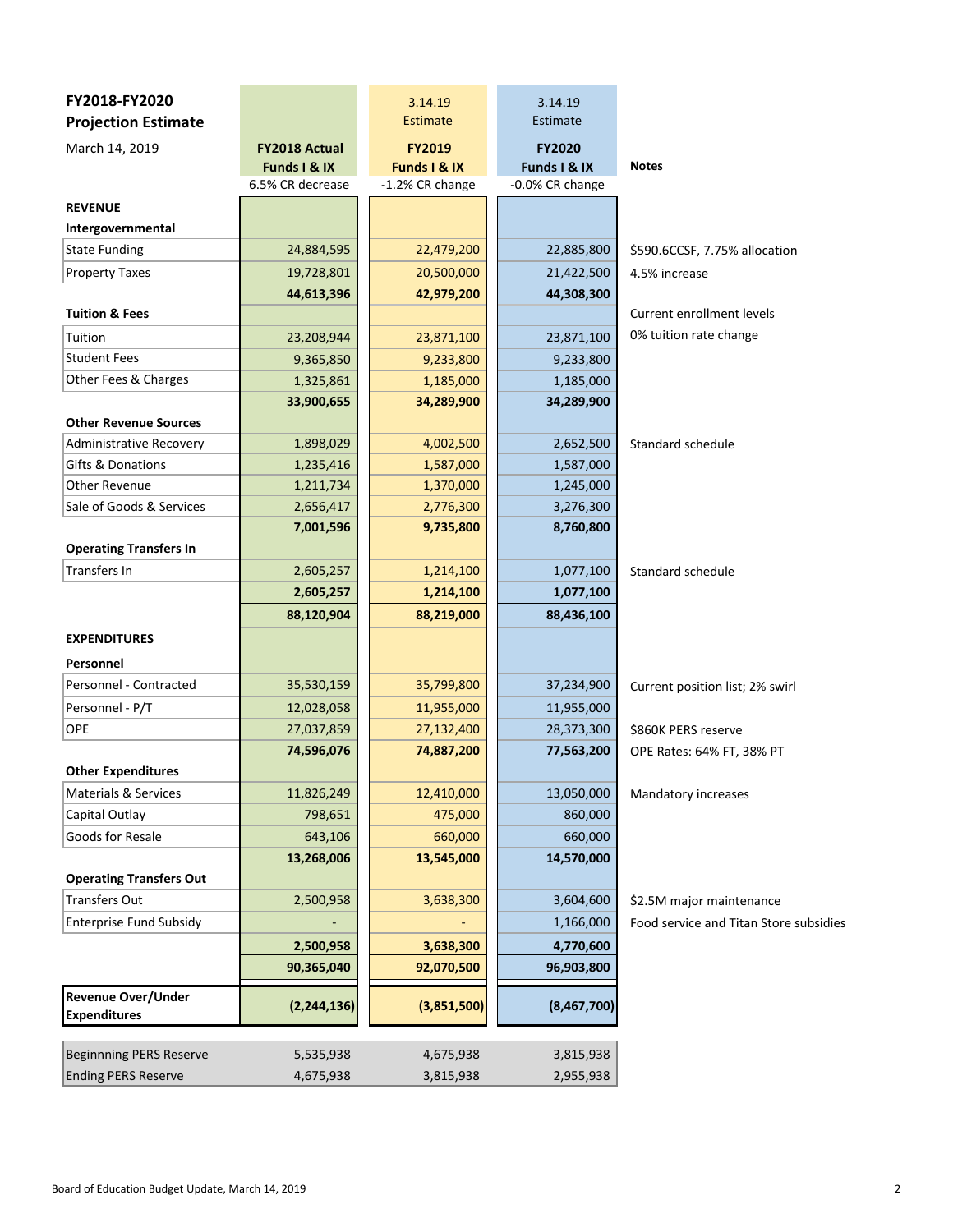# **Projection Categories, Components, Data Sources and Key Assumptions**

Funds I & IX

| $\sim$   |                       |              |                            |  |
|----------|-----------------------|--------------|----------------------------|--|
| Category | mponents <sup>.</sup> | Data Sources | Kev.<br>Assumptions<br>___ |  |
|          |                       |              |                            |  |

#### **REVENUE**

# **Intergovernmental**

| <b>State Funding</b>  | State of Oregon Community      | CCWD funding worksheet (updated                                  | -\$590.6MM biennial funding base  |
|-----------------------|--------------------------------|------------------------------------------------------------------|-----------------------------------|
|                       | College & Workforce            | quarterly), Lane enrollment trends,                              | -Lane enrollment, property taxes  |
|                       | Development (CCWD) funding     | enrollment trends from other colleges, tax                       | -Other Oregon community colleges' |
|                       |                                | revenues                                                         | enrollment, property taxes        |
| <b>Property Taxes</b> | Property taxes (Primarily Lane | County assessed value and collection rates, -% increase/decrease |                                   |
|                       | county; also Linn, Benton,     | actual collections, housing market trends                        |                                   |
|                       | Douglas)                       | and forecasts                                                    |                                   |

#### **Tuition & Fees**

| Tuition             | Credit and non-credit tuition<br>payments                                                                                                            | Credit enrollment, actual receipts, trend<br>analysis                                                                                           | -Tuition rate<br>-Enrollment % change                 |
|---------------------|------------------------------------------------------------------------------------------------------------------------------------------------------|-------------------------------------------------------------------------------------------------------------------------------------------------|-------------------------------------------------------|
| <b>Student Fees</b> | Mandatory/instructional course<br>fees, including continuing<br>education, transportation,<br>technology fees                                        | <b>Credit and Continuing Education</b><br>enrollment, fee changes, actual receipts,<br>trends analysis                                          | -Fee rates<br>-Enrollment % change                    |
|                     | Other Fees & Charges Income Credit Program (ICP),<br>child development center,<br>admissions fees, contracts, user<br>fees, rent, bad debt provision | Credit enrollment, service and activity<br>levels, department plans and forecasts,<br>trend analysis, bad debt analysis and<br>collection rates | -Enrollment % change<br>-Service and activity changes |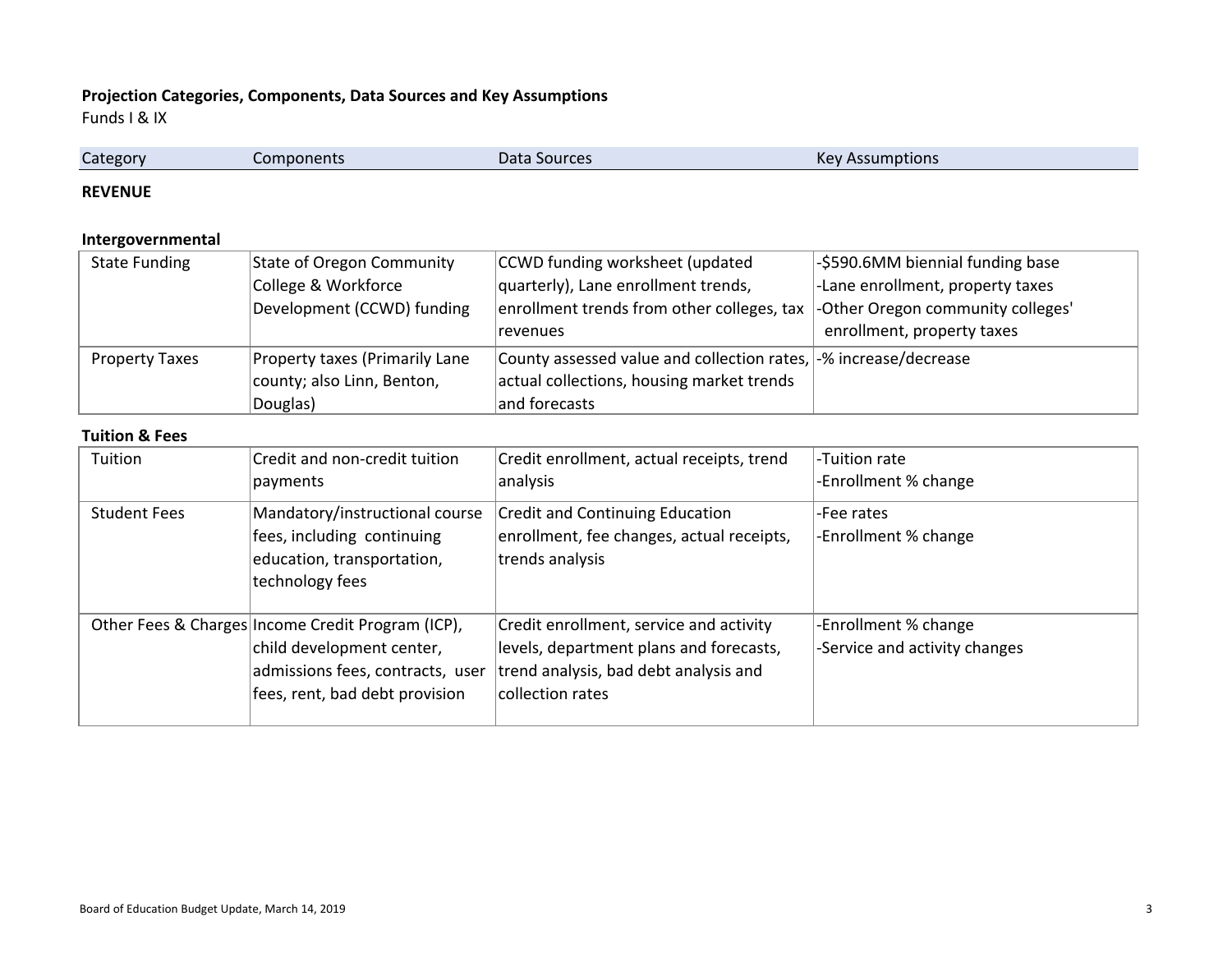# **Projection Categories, Components, Data Sources and Key Assumptions**

Funds I & IX

| Category                                          | Components                                  | Data Sources                                  | <b>Key Assumptions</b>                  |
|---------------------------------------------------|---------------------------------------------|-----------------------------------------------|-----------------------------------------|
| <b>Other Revenue Sources</b>                      |                                             |                                               |                                         |
| Administrative                                    | Grant indirect, Pell grant                  | Grant activity, Foundation position list,     | -Standard schedule                      |
| Recovery                                          | indirect, Foundation salary                 | Titan Store and International operating       |                                         |
|                                                   | reimbursement, Titan Store and              | income and forecasts, department plans        |                                         |
|                                                   | International general fund<br>contributions | and forecasts                                 |                                         |
| <b>Gifts &amp; Donations</b>                      | KLCC memberships,                           | KLCC trends and forecasts, foundation         | -KLCC membership % change               |
|                                                   | miscellaneous program support               | activity                                      | -Peace Health program support           |
|                                                   | from foundation                             |                                               |                                         |
| <b>Other Revenue</b>                              | Investment income;                          | Investment portfolio, rates, actual receipts; | -Investment portfolio base, return rate |
| Sources                                           | miscellaneous other revenue                 | credit and CE enrollment, department          | -Enrollment % change                    |
|                                                   |                                             | plans and forecasts, trend analysis           |                                         |
|                                                   |                                             |                                               |                                         |
| Sale of Goods &                                   | <b>Specialized Support Services</b>         | Service and activity levels, actual receipts, | -Service and activity changes           |
| <b>Services</b>                                   | (S3), KLCC underwriting, health             | department plans and forecasts, trend         |                                         |
|                                                   | and dental clinic billing, books,           | analysis                                      |                                         |
|                                                   | other sales                                 |                                               |                                         |
|                                                   |                                             |                                               |                                         |
| <b>Operating Transfers In Interfund transfers</b> |                                             | Budgeted transfers, actual transfers,         | -Standard schedule                      |
|                                                   |                                             | scheduled updates                             |                                         |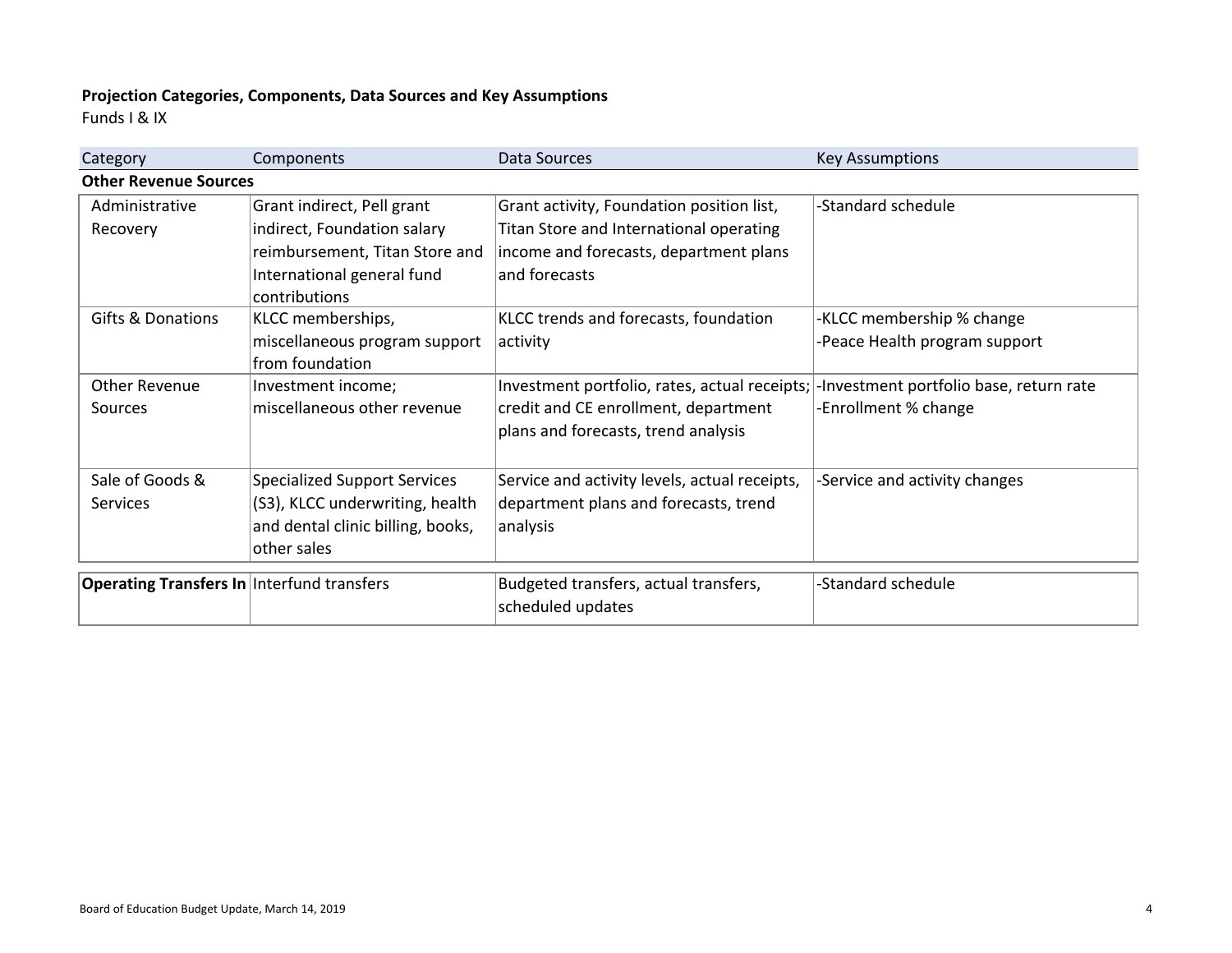# **Projection Categories, Components, Data Sources and Key Assumptions**

Funds I & IX

| Category            | Components | Data Sources | $\mathsf{Var}$<br>nptions<br>סטו |
|---------------------|------------|--------------|----------------------------------|
| <b>EXPENDITURES</b> |            |              |                                  |

#### **Personnel**

| Contracted      | Contracted faculty, staff and    | Position list, salary schedule and step    | -Staffing levels                           |
|-----------------|----------------------------------|--------------------------------------------|--------------------------------------------|
|                 | manager salary and wages         | adjustments or bargaining parameters,      | -Swirl factor                              |
|                 |                                  | "swirl" factor                             | -Bargaining                                |
| Part-Time       | Hourly (non-contracted) faculty, | Enrollment and activity levels, contracted | -Enrollment % change                       |
|                 | staff and manager wages          | staffing (backfill offsets), bargaining    | -Bargaining                                |
|                 |                                  | parameters                                 |                                            |
| Other Personnel | Employee benefits and payroll    | Actual collections and expenses, base      | -Staffing levels, total salaries and wages |
| Expenses (OPE)  | Itaxes                           | salary levels, Public Employee Retirement  | -Health insurance premiums                 |
|                 |                                  | System (PERS) rates, trend analysis        | -PERS rates, PERS reserve transfers        |
|                 |                                  |                                            |                                            |

### **Other Expenditures**

|                  | Materials & Services   Instructional and administrative | Enrollment and activity levels, actual | -Enrollment and activity levels |
|------------------|---------------------------------------------------------|----------------------------------------|---------------------------------|
|                  | materials, supplies and services,                       | expenditures, department plans and     |                                 |
|                  | utilities                                               | forecasts, trend analysis              |                                 |
| Capital Outlay   | Goods and equipment in excess                           | Capital outlay allocation, department  | -Allocation funding             |
|                  | of \$10K and/or depreciable (e.g.                       | plans, trend analysis                  |                                 |
|                  | library books)                                          |                                        |                                 |
| Goods for Resale | Lane Transit District (LTD)                             | Sales revenue, actual expenditures,    | -Main campus credit enrollment  |
|                  | passes, ICP supplies                                    | department plans and forecasts, trend  | -Sales forecasts                |
|                  |                                                         | analysis                               |                                 |

| <b>Operating Transfers</b> | Interfund transfers | Budgeted transfers, actual transfers, | l-Standard schedule |  |
|----------------------------|---------------------|---------------------------------------|---------------------|--|
| Out                        |                     | scheduled updates                     |                     |  |
|                            |                     |                                       |                     |  |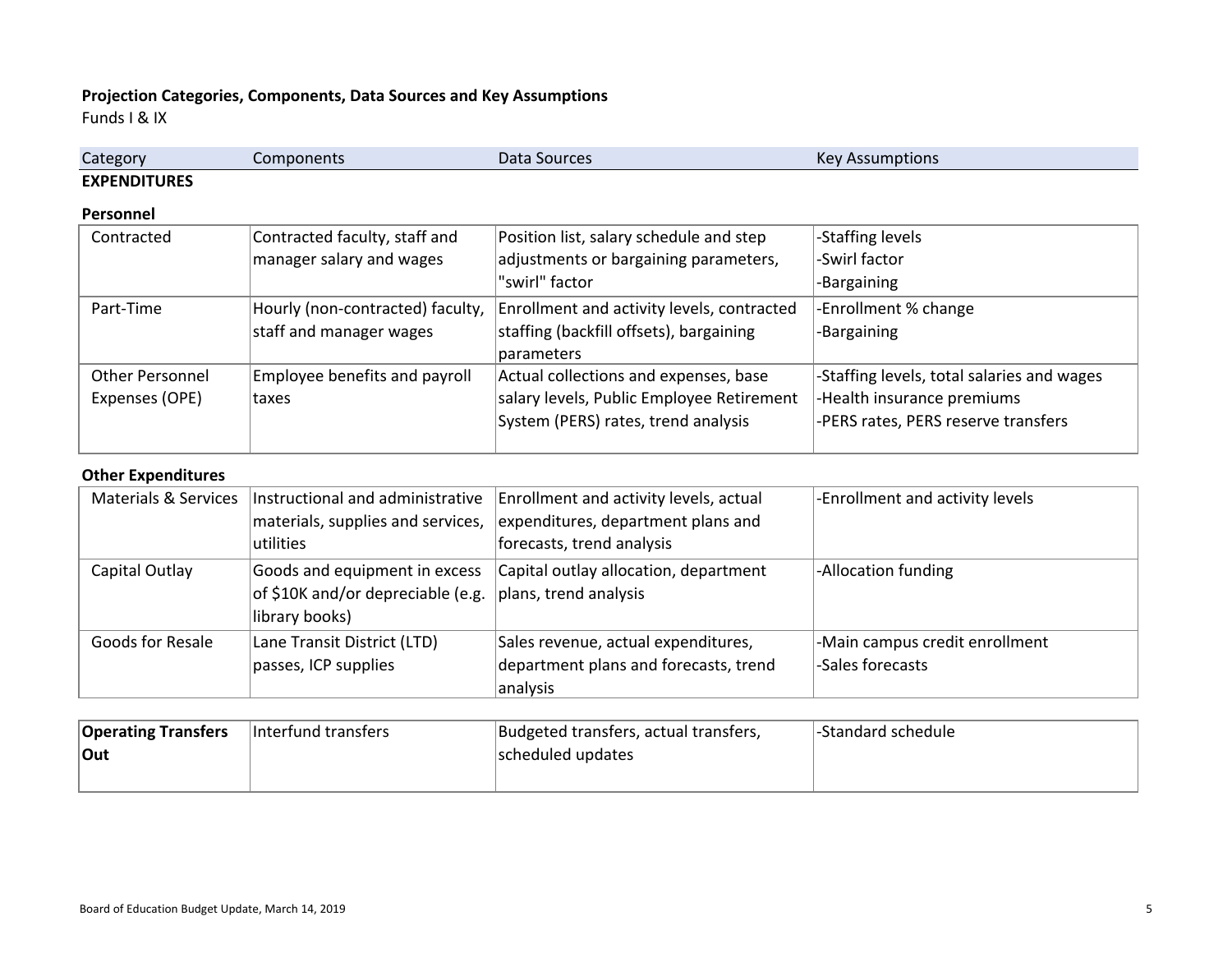Policy Number: BP245 Policy Type: BUDGET AND FINANCIAL

# **Policy Title: ENDING FUND BALANCE**

Lane Community College shall maintain an unrestricted General Fund Ending Fund Balance equal to or greater than 10% of total expenditures and transfers.

The Ending Fund Balance target shall include the Unappropriated Ending Fund Balance (UEFB) as set by board policy BP 295. When the Ending Fund Balance falls to 9% or less, the college shall adopt a plan to replenish the Ending Fund Balance to 10% within two years. When the Ending Fund Balance exceeds 11%, balances in excess may be set aside for reserves or investment in one time expenditures.

If the total Ending Fund Balance (including restricted) falls to levels that require short-term borrowing, the levels set by this policy shall be automatically reviewed and adjusted as necessary.

ADOPTED: January 14, 2004 REVIEWED: February 14, 2007 REVISED: October 19, 2009 REVISED: November 4, 2014

|                                                   |                   | % of EFB |
|---------------------------------------------------|-------------------|----------|
| FY19 Beginning General Fund Balance               | \$<br>7,783,419   | 9.3%     |
|                                                   |                   |          |
| <b>FY19 Estimated Surplus/Deficit*</b>            | \$<br>(3,786,500) |          |
|                                                   |                   |          |
|                                                   |                   |          |
| Estimated FY19 Ending General Fund Balance        | \$<br>3,996,919   | 4.8%     |
|                                                   |                   |          |
| 10% Total General Fund Expenditures & Transfers   | \$<br>8,354,100   |          |
| Policy requirement                                |                   |          |
| Estimated Surplus/deficit over policy requirement | \$<br>(4,357,181) |          |
|                                                   |                   |          |

#### \*March 14, 2019 Estimate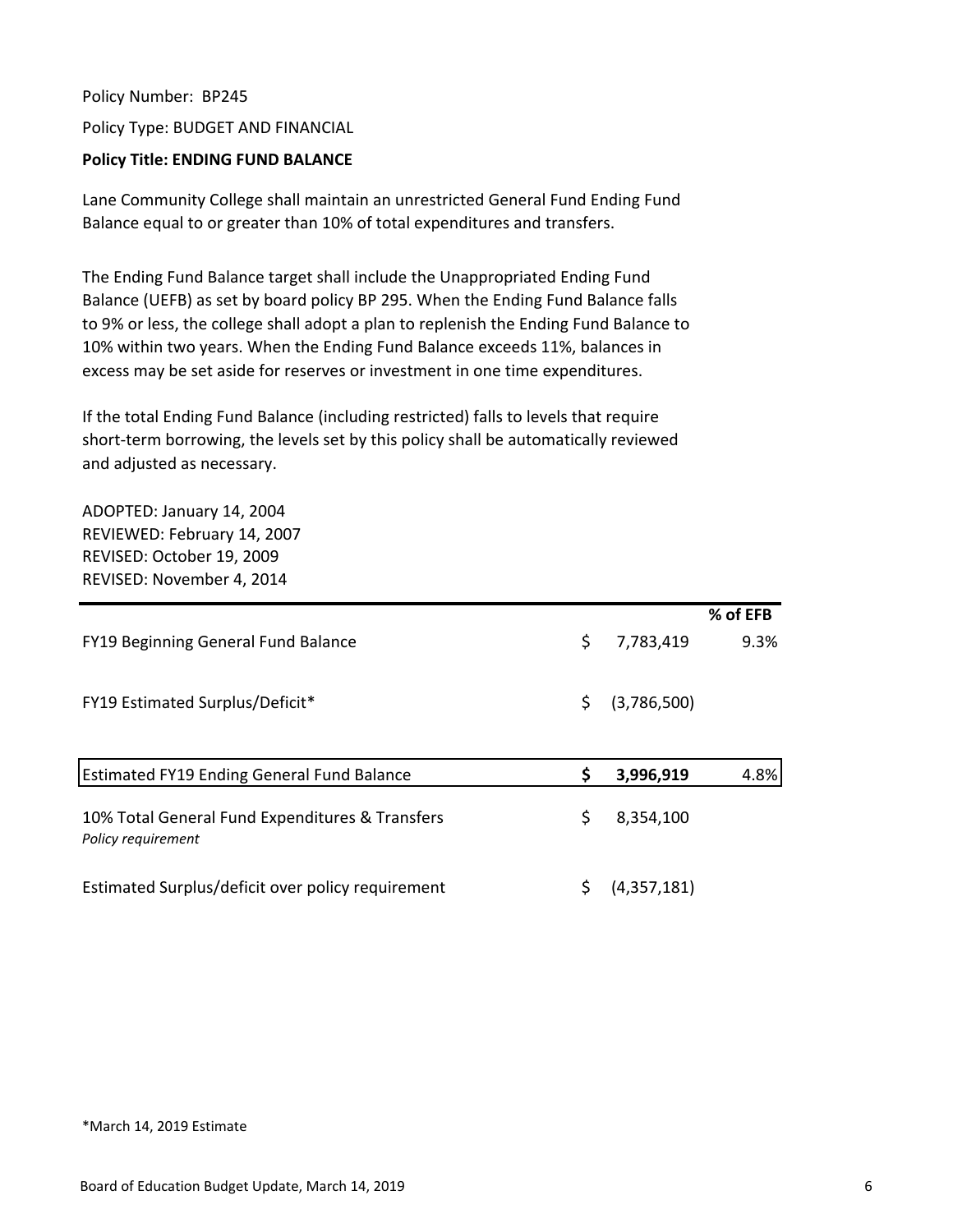# **Fiscal Year 2019‐2020 Balancing Levers**

Funds I & IX

The Budget Development Subcommittee of College Council continues its work towards a budget recommendation.

In addition to discussing and reviewing projection assumptions, the committee develops a list of potential balancing levers.

# **Revenue Levers**

Tuition Student Fees Administrative Recovery Entrepreneurial Activities

# **Expense Levers**

Early separation incentives Vacancies Efficiencies & restructuring Classified, faculty, & management contracted positions Classified, faculty, & management part‐time reductions Health insurance restructuring Materials & services Capital outlay Major maintenance Program and service reductions **Outsourcing** 

# **Other Considerations**

Personnel cost adjustments Fund balance/reserve funds Deferred maintenance needs PERS cost escalation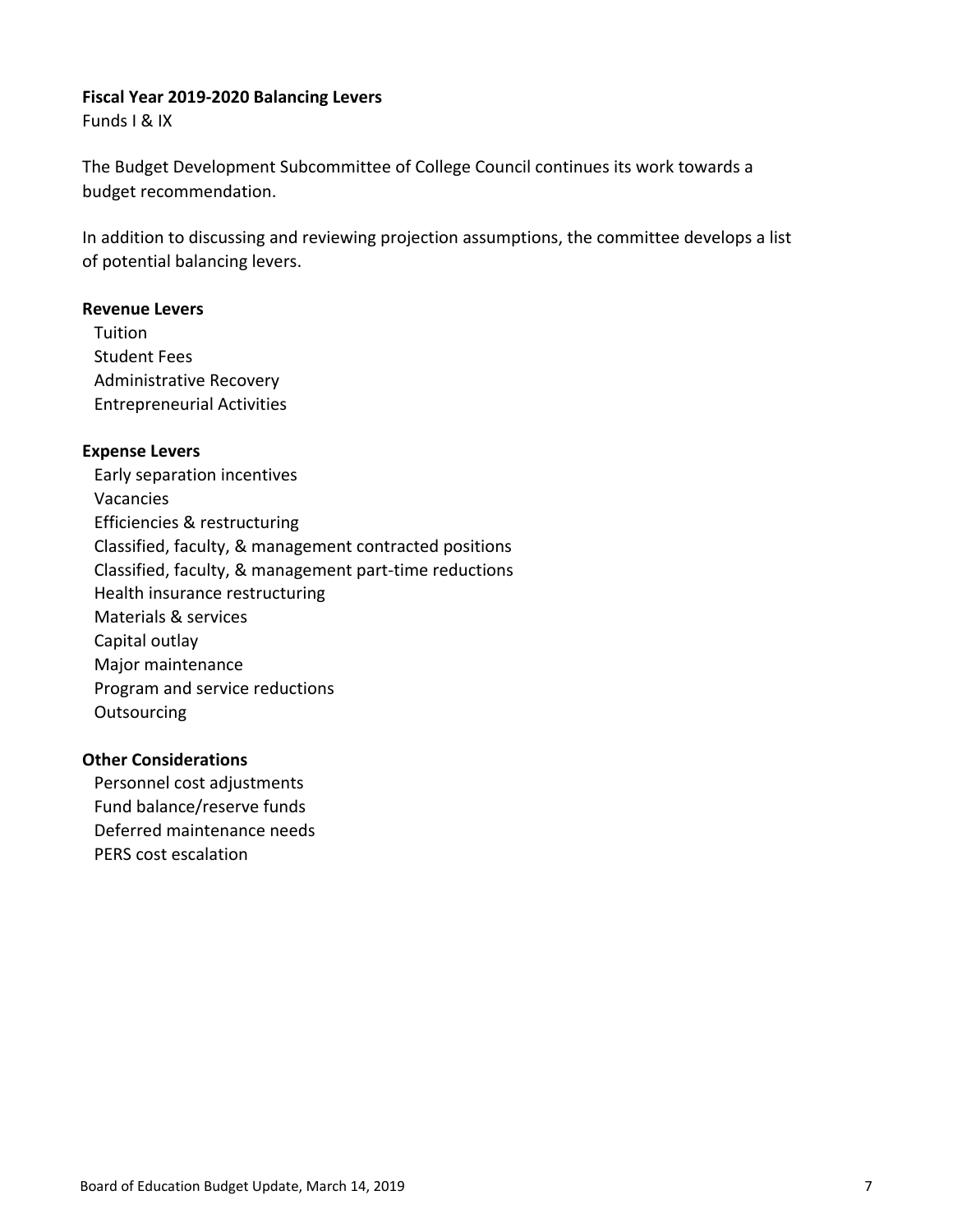# **Summary of Board Directions and Recommendations**

The college budget should:

**Invest in strategic priorities: student success, access and equity, and economic development**

**Be based on strategic and operational plans with measurable goals and outcomes**

**Allocate resources based on college mission; limit scope**

**Reflect an equity lens and mitigate disproportionate impact to underserved and underrepresented communities**

**Limit the use of one‐time funds**

**Avoid involuntary layoffs of permanent employees**

See also Financial Planning Principles, Criteria and Data Elements (College Governance document) https://www.lanecc.edu/sites/default/files/budget/financial\_planning\_principles criteria and data elements.pdf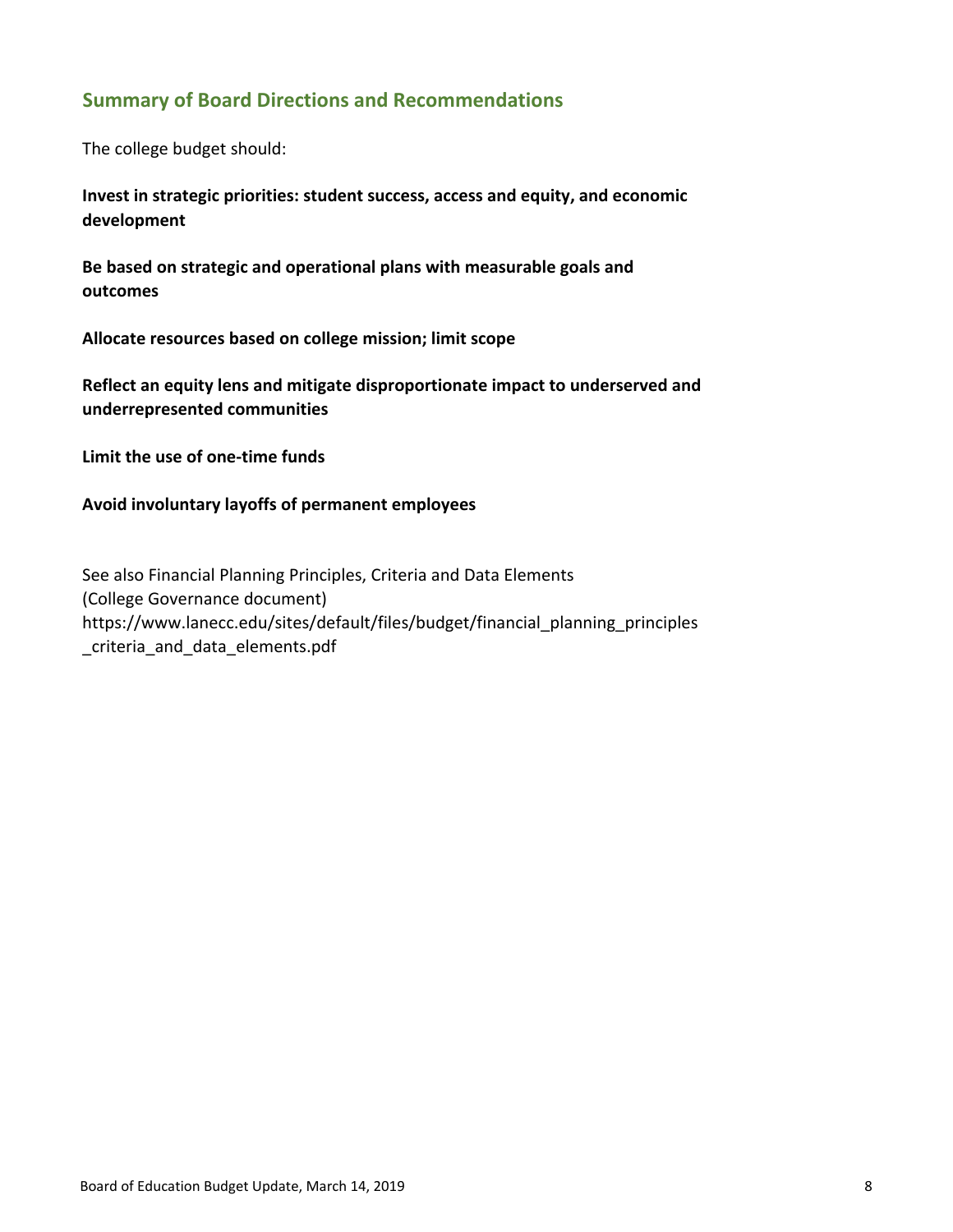# **FY20 Budget Allocations (Investments) from Strategic Planning, Program Review and Department Planning**

Included in Planning Projection

|                                                                           |    |           |                | <b>Strategic Priority</b> |               |
|---------------------------------------------------------------------------|----|-----------|----------------|---------------------------|---------------|
| Category                                                                  |    | Amount    | Student        | Access &                  | Economic      |
|                                                                           |    |           | <b>Success</b> | Equity                    | <b>Driver</b> |
| Assessment of Student Learning (course, program, core learning outcomes)  | \$ | 90,000    | X              | X                         |               |
| Curriculum Development                                                    |    | 98,100    | X              |                           | x             |
| New Contracted Faculty Positions                                          |    | 1,300,000 | X              |                           |               |
| Increased Funding for Student Resource Centers, Labs, Early Alert Program |    | 272,000   | X              | X                         |               |
| Increased Funding for Academic Technology, Online/OER                     |    | 140,000   | X              | X                         |               |
| <b>Student Success Coaching</b>                                           |    | 110,000   | X              | X                         |               |
| Increased Funding for Multicultural Center, Access & Equity Initiatives   |    | 225,000   | X              | X                         |               |
| <b>Classroom Technology &amp; Equipment</b>                               |    | 70,500    | X              | X                         |               |
| Increased Funding for Information Technology Upgrades, Security           |    | 539,000   | Χ              |                           |               |
| Institutional Advancement, External Affairs and Data Analytics            |    | 536,000   | X              | X                         | x             |
| Increased Funding for Recruitment                                         |    | 81,000    | X              | X                         | x             |
| Total Investment                                                          | Ś  | 3,461,600 |                |                           |               |

### Additional Recommended Investments

|                                                      |         | <b>Strategic Priority</b> |        |                   |  |  |  |  |
|------------------------------------------------------|---------|---------------------------|--------|-------------------|--|--|--|--|
| Category                                             | Amount  | Student                   |        | Access & Economic |  |  |  |  |
|                                                      |         | <b>Success</b>            | Equity | <b>Driver</b>     |  |  |  |  |
| Increased Funding for Marketing and Website Redesign | 100.000 | x                         |        | x                 |  |  |  |  |
| <b>Bond Information Campaign</b>                     | 250,000 |                           |        |                   |  |  |  |  |
| Total                                                | 350,000 |                           |        |                   |  |  |  |  |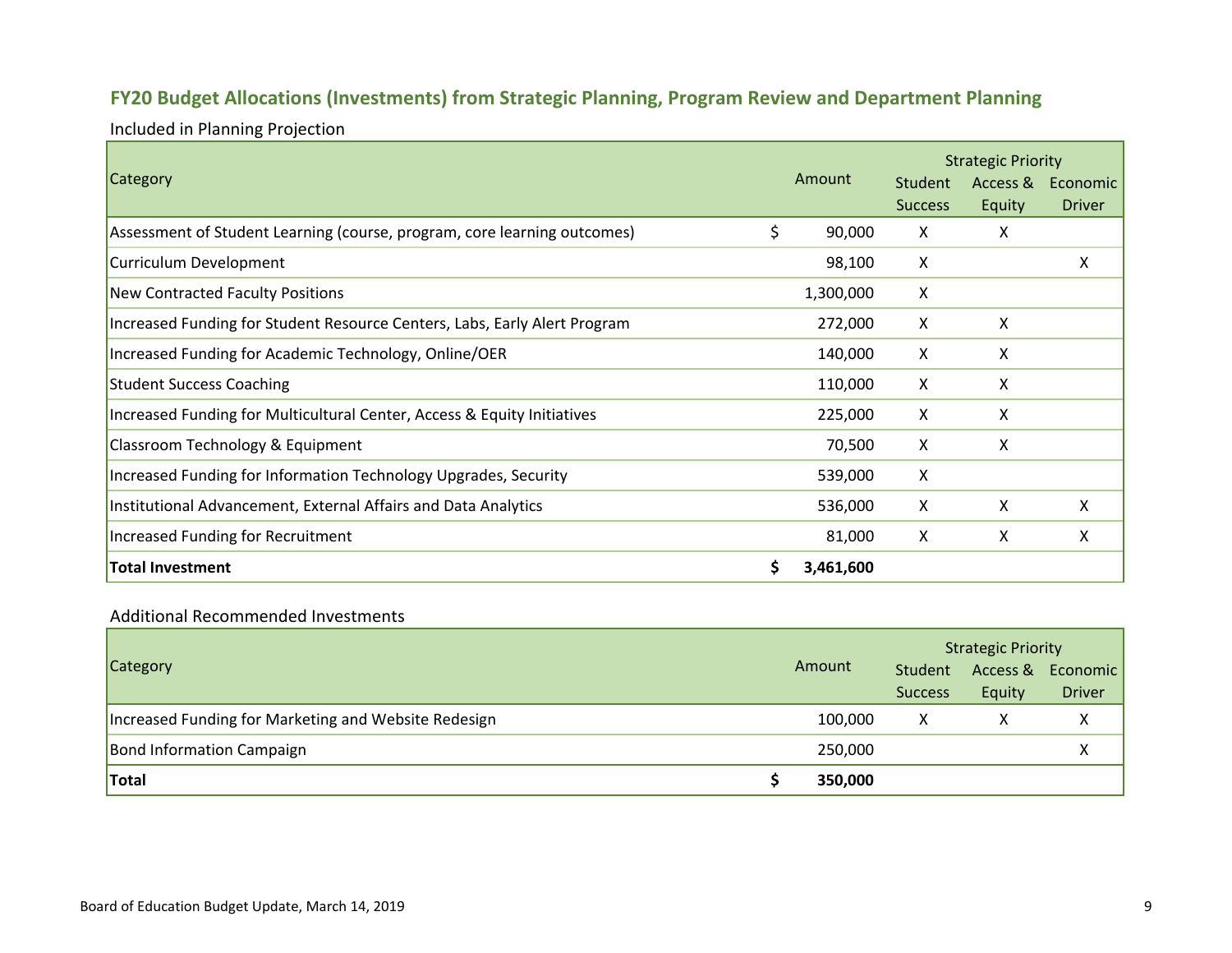# **Early Separation Incentive Report**

In February 2019 eligible contracted classified staff, faculty, and administrators were offered an early separation incentive (ESI) of continued employer health insurance coverage for 1 year or a \$10,000 onetime stipend payment.

2019 eligibility requirement for all groups: 55 or older by July 31, 2019 and hire into a contracted assignment on or before January 1, 2009.

Additional elibility requirement for faculty: active in payroll in Winter term 2019 and a minimum of 7 years service in a contracted faculty assignment.

Budget savings can be realized through early separation incentives through reorganization and efficiencies, lower salary schedule placement for new hires, holding vacant positions open, and reduced benefit costs.

The notification deadline for the 2019 incentive was extended to March 8 due to the prior week's snow closure. Over the next several weeks, department administrators will be developing plans and staffing proposals related to ESI vacancies for Cabinet consideration.

|                          | 2019 | 2018          | 2017          | 2016            |    | 2015      |
|--------------------------|------|---------------|---------------|-----------------|----|-----------|
| Participants             |      |               |               |                 |    |           |
| <b>Classified Staff</b>  | 16   | 20            | 18            | 40              |    | 34        |
| Faculty                  | 9    | 11            | 9             |                 |    |           |
| Administrators           | 2    | 1             | 5             |                 |    |           |
|                          | 27   | 32            | 32            | 40              |    | 34        |
| <b>Positions Filled</b>  | tbd  | 21            | 18            | 21              |    | 13        |
| Net Savings (Year 1)     | tbd  | \$<br>642,200 | \$<br>643,800 | \$<br>1,006,800 | S  | 909,000   |
| <b>Recurring Savings</b> | tbd  | \$<br>847,600 | \$<br>843,600 | \$<br>1,063,700 | S. | 1,046,800 |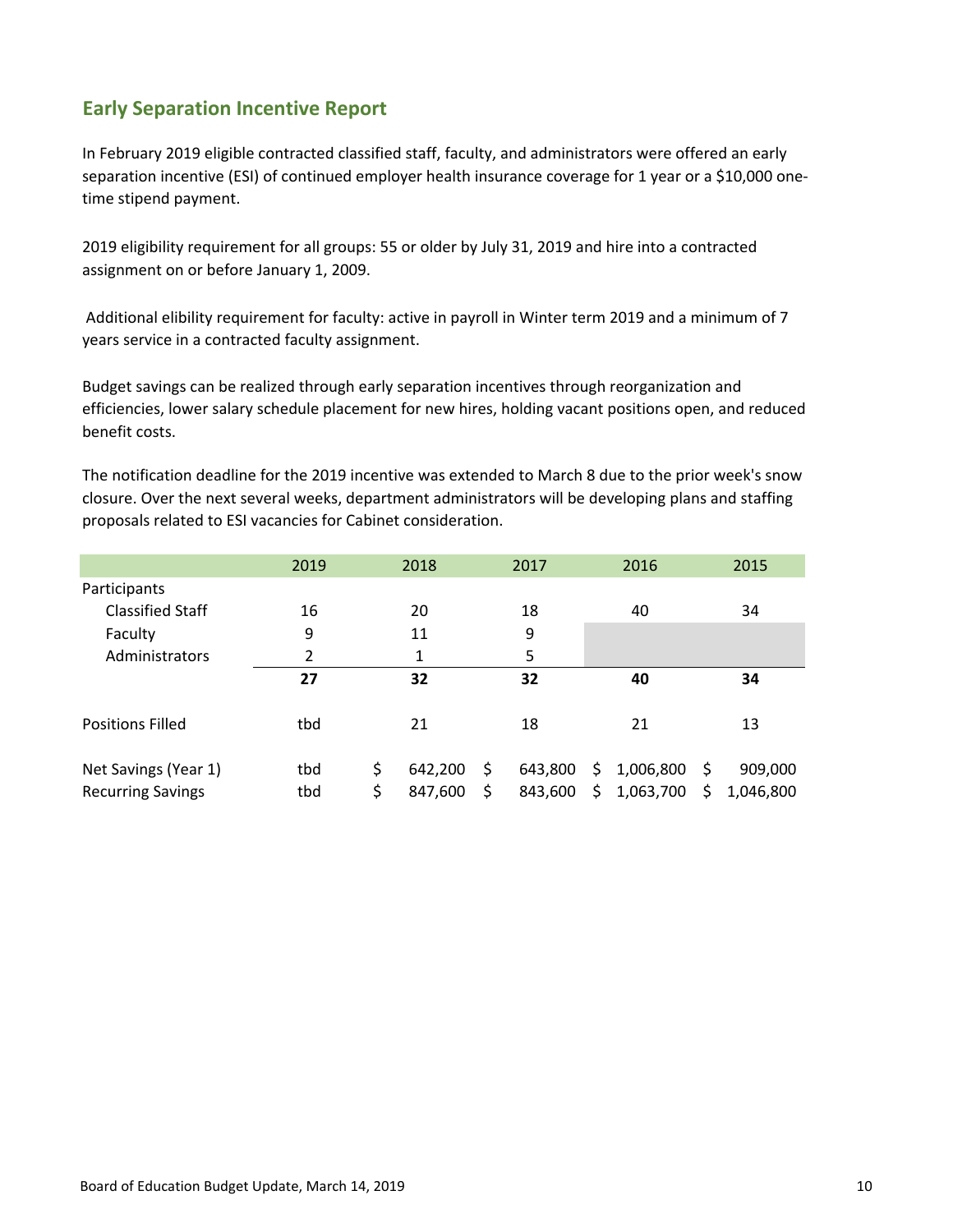| <b>Updated 3.14.19</b>           |                           | <b>FY2020 Budget Scenario #1:</b>                       |                        | <b>FY2020 Budget Scenario #2:</b>                                                                                                |
|----------------------------------|---------------------------|---------------------------------------------------------|------------------------|----------------------------------------------------------------------------------------------------------------------------------|
|                                  |                           | <b>Expense Reductions</b>                               |                        | <b>Strategic Investments with Foodservices &amp; Bookstore Subsidies</b>                                                         |
| <b>REVENUE</b>                   |                           |                                                         |                        |                                                                                                                                  |
| <b>State Funding</b>             |                           | 22,885,800 \$590.6M CCSF, est. 7.75%                    |                        | 22,885,800 \$590.6M CCSF, est. 7.75%                                                                                             |
| <b>Property Taxes</b>            |                           | 21,422,500 $ 4.5\%$ property tax increase               |                        | 21,422,500 $ 4.5\%$ property tax increase                                                                                        |
| Tuition                          |                           | 23,871,100   No tuition increase                        |                        | 26,309,100 \$11.50 tuition increase (10.1%)                                                                                      |
| Fees                             | 10,418,800                |                                                         | 10,568,800             |                                                                                                                                  |
| Other Revenue                    | 8,760,800                 |                                                         | 8,760,800              |                                                                                                                                  |
| <b>Transfer In</b>               | 1,077,100                 |                                                         | 1,077,100              |                                                                                                                                  |
|                                  | \$88,436,100              |                                                         | \$<br>91,024,100       |                                                                                                                                  |
| <b>EXPENDITURES</b>              |                           |                                                         |                        |                                                                                                                                  |
| <b>Contracted Personnel</b>      |                           | 35,134,900 \$2.1M reduction (5.1%)                      |                        | 36,034,900 \$1.2M reduction (3.2%)                                                                                               |
| Personnel - PT                   |                           | 10,495,000 \$1.46M reduction (12.2%)                    |                        | 11,005,000 \$950K reduction (7.9%)                                                                                               |
| OPE                              | 26,474,400                |                                                         | 27,244,200             |                                                                                                                                  |
| Other Expenditures               |                           | 13,070,000 Reduce M&S and capital outlay \$1.5M (10.9%) | 13,230,000             | Withhold \$550K capital outlay (80%); Reduce M&S \$1.14M (8.7%);                                                                 |
|                                  |                           |                                                         |                        | \$250K bond campaign investment; \$100K marketing investment                                                                     |
| <b>Enterprise Subsidies</b>      |                           | 1,166,000 Maintain internal bookstore and foodservices  |                        | 1,166,000 Maintain internal bookstore and foodservices                                                                           |
| <b>Transfer Out</b>              |                           | 2,104,600 \$1M major maintenance funding                |                        | 2,354,600 \$1.25M major maintenance funding                                                                                      |
| <b>Revenue Over/Under</b>        | \$88,444,900              |                                                         | \$<br>91,034,700       |                                                                                                                                  |
| <b>Expenditures</b>              | Ś<br>(8,800)              |                                                         | \$<br>(10, 600)        |                                                                                                                                  |
|                                  |                           |                                                         |                        |                                                                                                                                  |
|                                  |                           | FY2020 Budget Scenario #3:                              |                        | <b>FY2020 Budget Scenario #4:</b>                                                                                                |
|                                  |                           | <b>Maintain Current Service Levels</b>                  |                        |                                                                                                                                  |
| <b>REVENUE</b>                   |                           |                                                         |                        | <b>Strategic Investments with Foodservices and Bookstore Partnerships</b>                                                        |
|                                  |                           |                                                         |                        |                                                                                                                                  |
| <b>State Funding</b>             |                           | 22,885,800 \$590.6M CCSF, est. 7.75%                    |                        | 22,885,800 \$590.6M CCSF, est. 7.75%                                                                                             |
| <b>Property Taxes</b><br>Tuition |                           | 21,422,500 $ 4.5\%$ property tax increase               |                        | 21,422,500 $\vert$ 4.5% property tax increase                                                                                    |
| Fees                             |                           | 31,927,100 \$38 tuition increase (33.5%)                |                        | 25,143,100 \$6 tuition increase (5.3%)                                                                                           |
| Other Revenue                    | 10,818,800                |                                                         | 10,493,800             |                                                                                                                                  |
| Transfer In                      | 8,760,800                 |                                                         | 8,760,800<br>1,077,100 |                                                                                                                                  |
|                                  | 1,077,100<br>\$96,892,100 |                                                         | \$<br>89,783,100       |                                                                                                                                  |
| <b>EXPENDITURES</b>              |                           |                                                         |                        |                                                                                                                                  |
| <b>Contracted Personnel</b>      |                           |                                                         |                        |                                                                                                                                  |
| Personnel - PT                   | 37,234,900<br>11,955,000  | <b>Maintain current staffing levels</b>                 |                        | 36,034,900 \$1.2M reduction (3.2%)                                                                                               |
| <b>OPE</b>                       | 28,373,200                |                                                         | 27,225,200             | 10,955,000 \$1M reduction (8.4%)                                                                                                 |
| <b>Other Expenditures</b>        |                           | 14,570,000 Maintain current expenditure levels          | 13,230,000             | Withhold \$550K capital outlay (80%); Reduce M&S \$1.14M (8.7%); \$250K<br>bond campaign investment; \$100K marketing investment |
| <b>Enterprise Expenses</b>       |                           | 1,166,000 Maintain internal bookstore and foodservices  |                        | Reassign foodservices and bookstore contracted classifed staff                                                                   |
| <b>Transfer Out</b>              |                           | 3,604,600 \$2.5M major maintenance funding              |                        | 2,354,600 \$1.25M major maintenance funding                                                                                      |
| <b>Revenue Over/Under</b>        | \$96,903,700              |                                                         | \$<br>89,799,700       |                                                                                                                                  |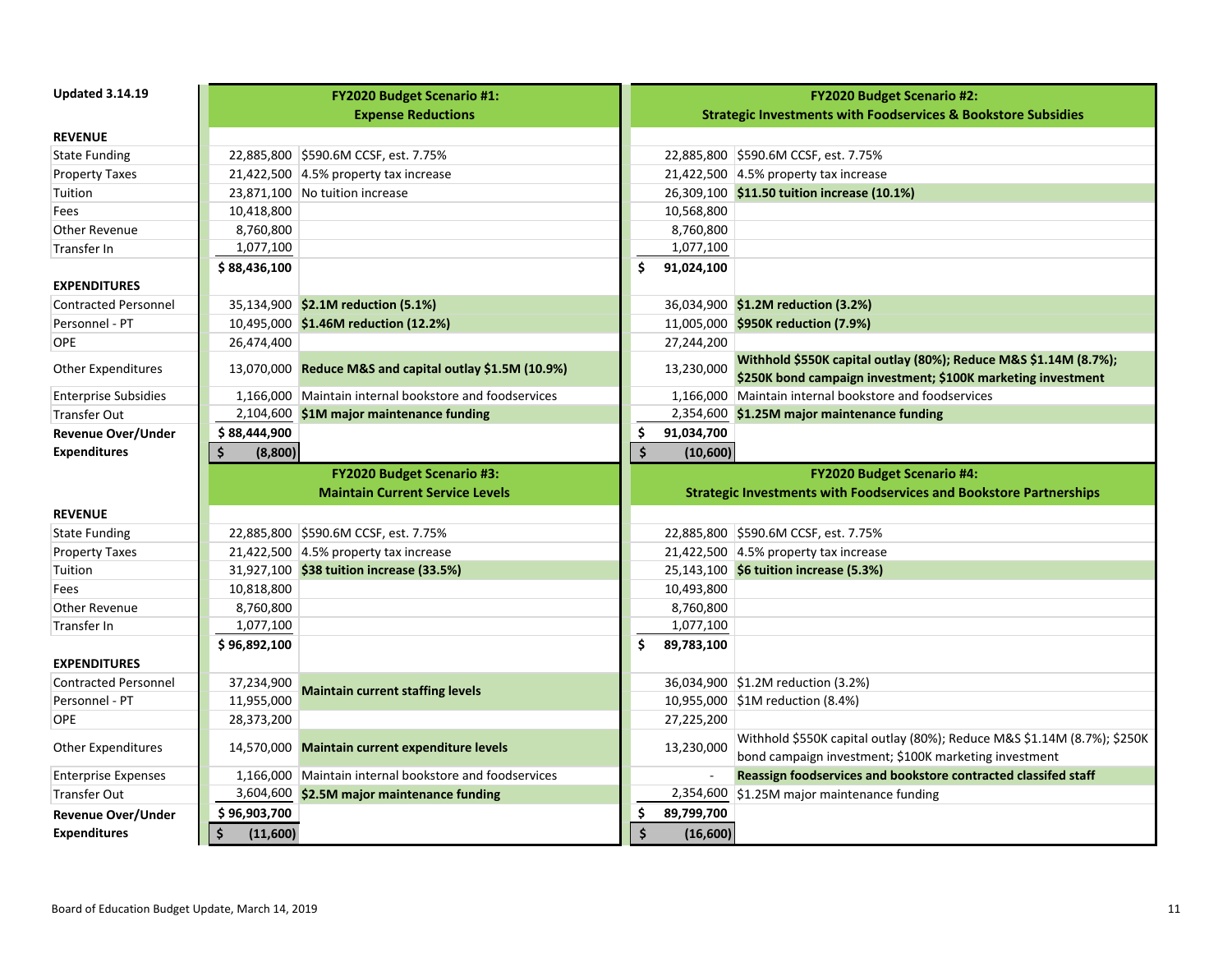### **FY2020 Budget Scenario 1: Expense Reductions with Foodservices and Bookstore Subsidies**

### **Total Budget, Funds I & IX: \$88,444,900** Updated 3.14.19

Balancing Revenues: \$0 (0%) Balancing Expense Reductions: \$8,458,900 (100%)

### **Assumptions**

\$590.6M state funding; 7.75% allocation No tuition or fee increases Increased rental, gifts and donations revenue: \$500K \$2.1M (5.6%) reduction in contracted personnel \$1.46M (12.2%) reduction in part-time personnel Health insurance redesign, resulting in \$500K savings \$1.5M (10.9%) reduction in materials, services, travel and capital outlay Maintain internal foodservices and bookstore operations \$1M major maintenance funding (\$1.5M decrease from FY19 level)

### **Strategic Implications**

### Student Success

This level of personnel cuts will directly impact student‐facing services. Strategic investments in advising, success coaching, tutoring, and recruitment will be rolled back. Hours of operation will be reduced in all departments.

Essential contracted faculty positions will be held open, resulting in limited growth and program development.

Part-time faculty reductions will result in reduced sections and will limit the flexibility of deans in optimizing enrollment. This will impact students' ability to progress and complete.

### Access & Equity

Personnel reductions will curtail expanded recruitment and retention efforts for underrepresented and underserved communities, and limit expansion of online educational opportunities. Programming in the Multicultural Center, Gender Equity Center, and Student Life and Leadership Development will be impacted.

### Regional Economic Driver

Planned investments in economic and workforce investment, institutional advancement, and data analytics will be substantively curtailed. Limited funding will be available for bond planning and communications.

### **Summary**

This budget scenario will inhibit the college from moving forward with strategic investments and priorities. It will result in a drastic reduction of staff, and will disproportionally impact underrepresented and underserved students and communities. It will reverse progress in enrollment and student success.

### **Impacts**

Contracted employees: reduction in force of 25‐35 positions including retrenchment and involuntary layoffs Part-time personnel: reduction of 35-45 faculty and staff positions, ~400-500 class sections Reduced student access and equity; decline in student enrollment, retention and goal attainment No change in cost of attendance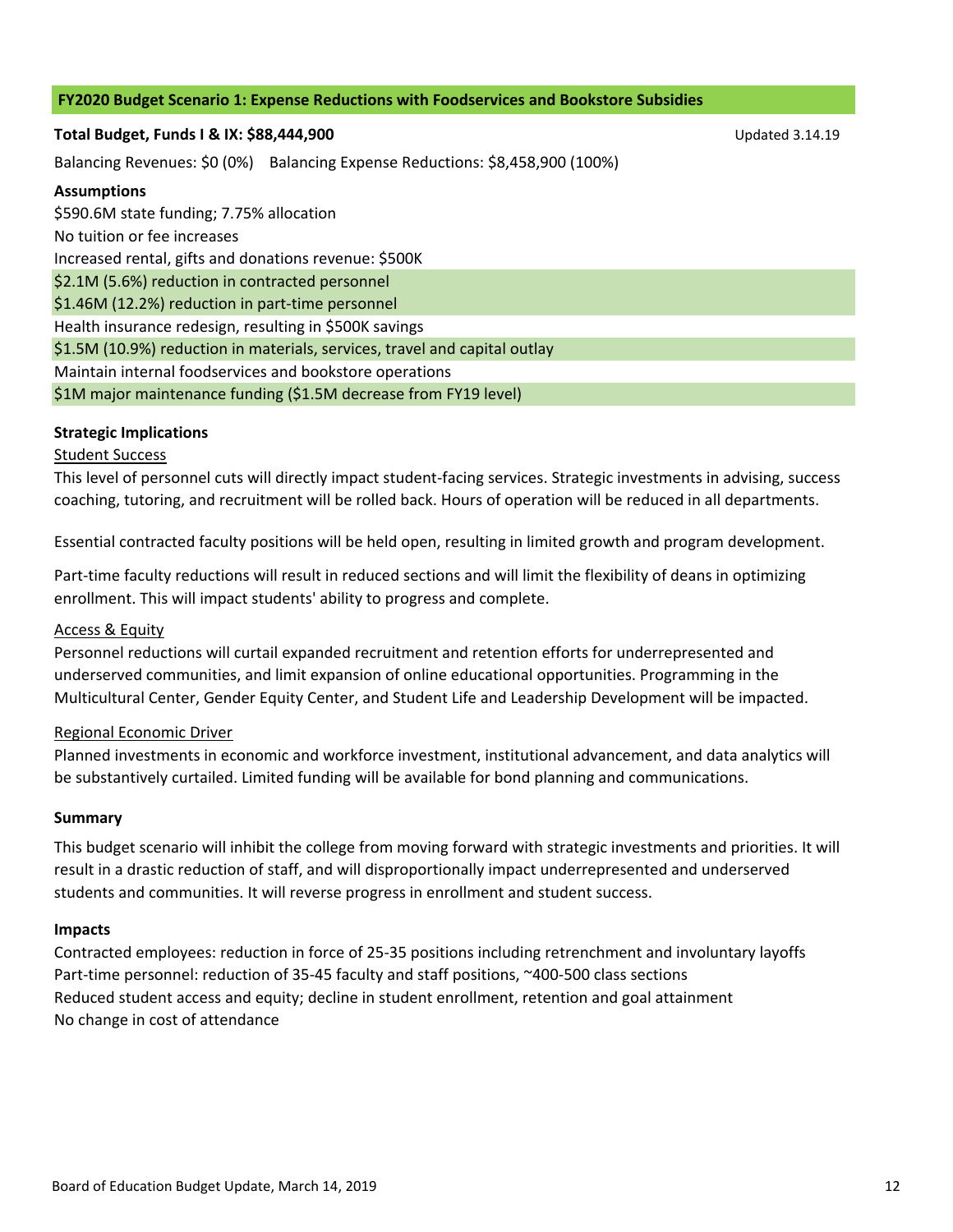#### **FY2020 Budget Scenario 2: Strategic Investments with Foodservices & Bookstore Subsidies**

#### **Total Budget, Funds I & IX: \$91,034,700** Updated 3.14.19

Balancing Revenues: \$2,588,000 (31%) Balancing Expense Reductions: \$5,869,100 (69%)

#### **Assumptions**

\$590.6M state funding; 7.75% allocation

\$11.50 (10.1%) tuition increase to support strategic investments and subsidize enterprise units

Increased rental, gifts and donations revenue: \$500K

\$1.2M (3.2%) reduction in contracted personnel

\$950K (7.9%) reduction in part‐time personnel

Health insurance redesign, resulting in \$500K savings

\$550K (80%) reduction of capital outlay budget, limited to essential IT infrastructure needs and Perkins funded instructional equipment. Pursue grant and external funding for other identified capital needs, including through the bond.

\$1.14M (8.7%) reduction in materials and services, realized through centralizing supplies, eliminating telephone charge backs, continuing to limit travel and review contracts and mandatories.

\$250K investment in bond campaign; \$100K (15%) investment in marketing and website redesign \$1.25M major maintenance funding (\$250K increase over FY18 level; \$1.25M decrease from FY19 level)

Maintain internal foodservices and bookstore operations

#### **Strategic Implications**

Student Success

The college will continue to invest in enrollment growth and student success strategies including advisors, success coaches, tutoring, and recruitment. Department hours of operation will be maintained.

Part-time budgets will be reduced through scheduling, enrollment management, and faculty assignment. Part-time funding will be sufficient to optimize sections in support of student enrollment, progression and completion, and to maintain services and operations. \$6 of the tuition increase will provide essential revenues to support investments in instruction and student services. \$5.50 of the tuition increase will be used to subsidize foodservices and bookstore operations.

### Access & Equity

Total cost of attendance will increase by 8.6% for students taking 12 credits per term.

The college will continue to invest in access, equity, and inclusion work to include recruitment of diverse students and staff, development and implementation of a college‐wide equity lens, and programming in the Multicultural Center, Gender Equity Center, and Student Life and Leadership Development.

#### Regional Economic Driver

The college will invest in economic and workforce development and institutional advancement, which will provide both regional economic impact and improved long‐term financial sustainability.

#### **Summary**

This budget scenario includes essential investments to support student success,and college strategic priorities, and long‐term financial sustainability. It will provide resources to continue improving student enrollment, student success initiatives, and program and curricular development and redesign.

It involves raising student tuition in order to subsidize enterprise operating losses.

#### **Impacts**

Contracted employees: reduction of 10‐14 positions through voluntary separation incentives, attrition, and reorganization.

Part-time personnel: some part-time faculty and staff will have reduced assignments and hours; these may be restored with enrollment gains

While investments will be made in student success, access and equity initiatives, the 10.1% tuition increase will likely have a detrimental impact on access, equity, and enrollment.

Increased annual cost of attendance: \$517 (8.8%) at 15 credits/term; \$414 (8.6%) at 12 credits/term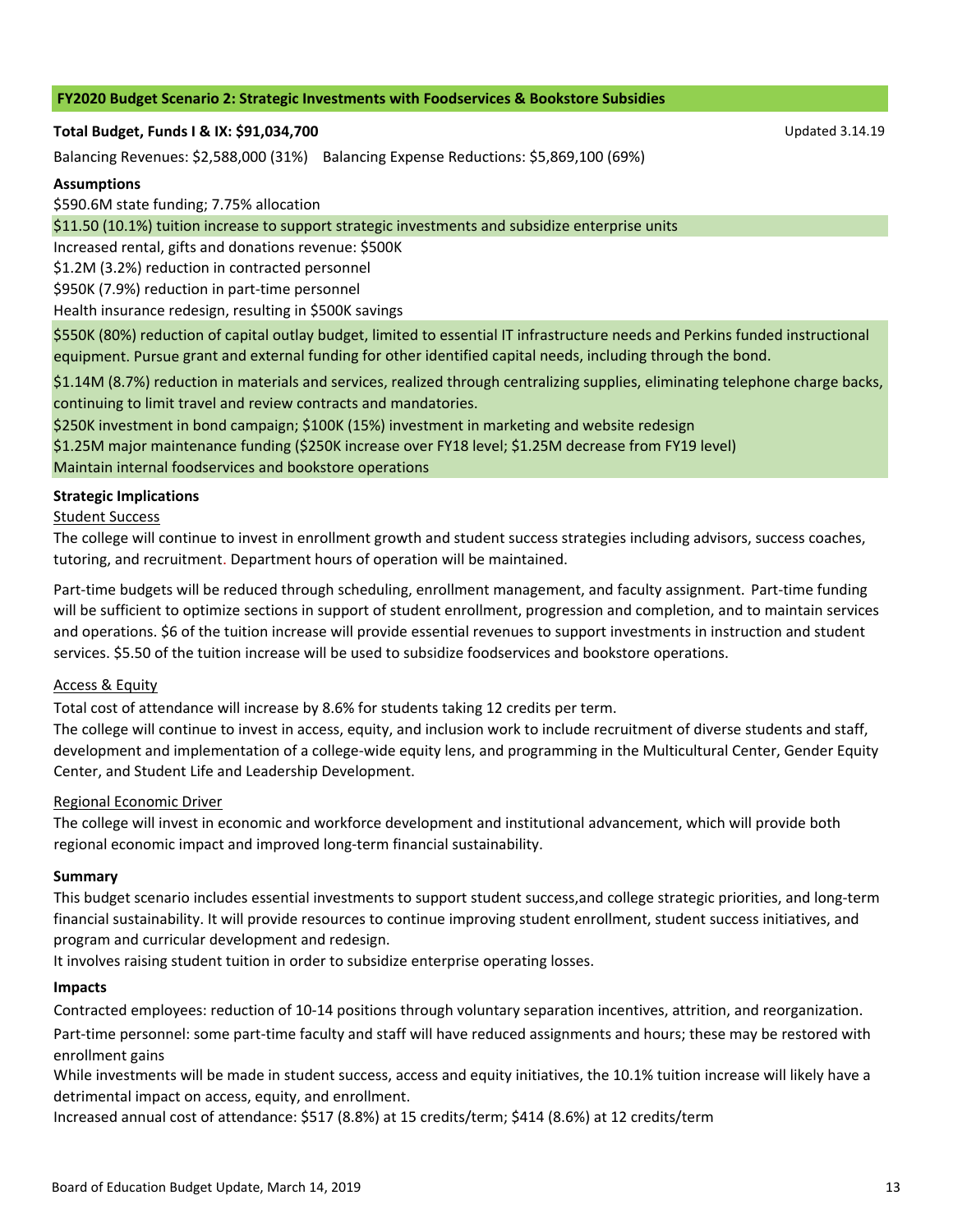# **FY2020 Budget Scenario 3: Maintain Current Service Levels**

### **Total Budget, Funds I & IX: \$96,903,700** Updated 3.14.19

Balancing Revenues: \$8,456,000 (100%) Balancing Expense Reductions: \$0 (0%)

### **Assumptions**

\$590.6M state funding; 7.75% allocation

\$38 (33.5%) tuition increase to maintain current service levels

Increased rental, gifts and donations revenue: \$500K

Maintain internal foodservices and bookstore operations

Maintain current staffing, expenditures and major maintenance funding levels

# **Strategic Implications**

# Student Success

Existing instructional and student services service levels will be maintained.

A 33.5% tuition increase is expected to create significant barriers to student entry, retention, and completion.

# **Access & Equity**

Existing programs, services, and initiatives in support of access, equity and inclusion will be maintained. However, a 33.5% tuition increase is expected to substantively limit access and opportunity, and will have a disproportiate impact on underrepresented and underserved communities.

# Regional Economic Driver

Existing programs and efforts will be maintained.

# **Summary**

This budget scenario will maintain current staffing and service levels, including internal operations of foodservices and bookstore operations, while dramatically increasing tuition and the cost of attendance.

# **Impacts**

No change in contracted or part time staffing levels

Reduced student access and equity; decline in student enrollment, retention and goal attainment Increased annual cost of attendance: \$1,710 (29%) at 15 credits/term, \$1,368 (28.5%) at 12 credits/term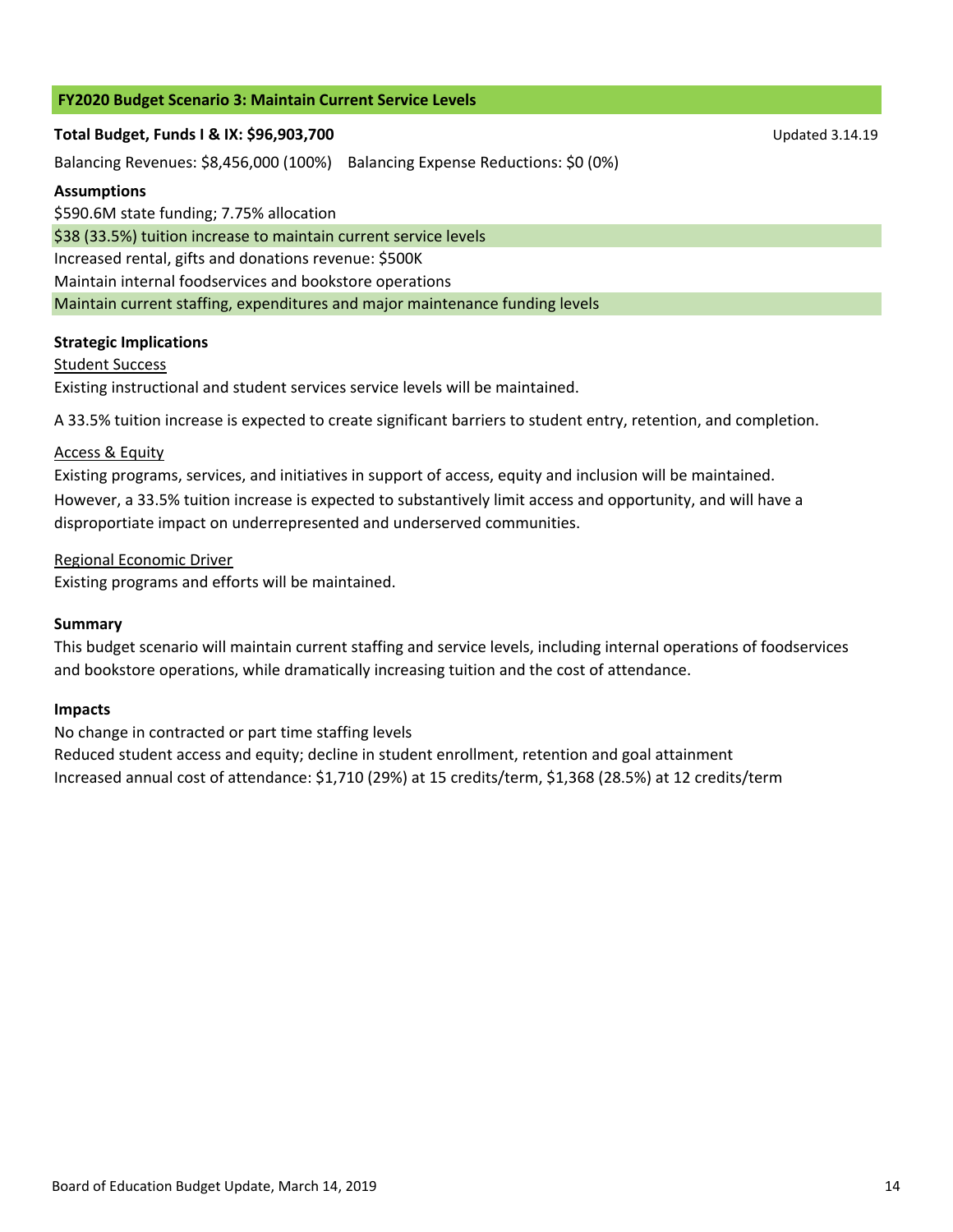### **FY2020 Budget Scenario 4: Strategic Investments**

# **Total Budget, Funds I & IX: \$89,708,700** Updated 3.14.19

Balancing Revenues: \$1,347,000 (16%) Balancing Expense Reductions: \$7,104,000 (8.4%)

# **Assumptions**

\$590.6M state funding; 7.75% allocation

\$6.00 (5.3%) tuition increase to support strategic investments

Increased rental, gifts and donations revenue: \$500K

\$1.2M (3.2%) reduction in contracted personnel

\$1M (8.4%) reduction in part‐time personnel

Health insurance redesign, resulting in \$500K savings

\$550K (80%) reduction of capital outlay budget, limited to essential IT infrastructure needs and Perkins funded instructional equipment. Pursue grant and external funding for other identified capital needs, including through the bond.

\$1.14M (8.7%) reduction in materials and services, realized through centralizing supplies, eliminating telephone charge backs, continuing to limit travel and review contracts and mandatories.

\$250K investment in bond campaign; \$100K (15%) investment in marketing and website redesign

\$1.25M major maintenance funding (\$250K increase over FY18 level; \$1.25M decrease from FY19 level)

# Local foodservices partnerships; bookstore contract services

# **Strategic Implications**

# Student Success

The college will continue to invest in enrollment growth and student success strategies including advisors, success coaches, tutoring, and recruitment. Department hours of operation will be maintained.

Part‐time budgets will be reduced through scheduling, enrollment management, and faculty assignment. Part‐time funding will be sufficient to optimize sections in support of student enrollment, progression and completion, and to maintain services and operations. A \$6 tuition increase will provide essential revenues to support investments in instruction and student

# Access & Equity

Total cost of attendance will increase by 4.5% for students taking 12 credits per term. This increase is fully covered by the Pell Grant for students with an EFC of \$1,900 or less.

The college will continue to invest in access, equity, and inclusion work to include recruitment of diverse students and staff, development and implementation of a college-wide equity lens, and programming in the Multicultural Center, Gender Equity Center, and Student Life and Leadership Development.

# Regional Economic Driver

The college will invest in economic and workforce development and institutional advancement, which will provide both regional economic impact and improved long‐term financial sustainability.

# **Summary**

This budget scenario balances moderate increases in the cost of attendance with essential investments to support student success, college strategic priorities, and long‐term financial sustainability. It will provide resources to continue improving student enrollment, student success initiatives, and program and curricular development and redesign.

# **Impacts**

Contracted employees: reduction of 10‐14 positions through voluntary separation incentives, attrition, and reorganization. Contracted classified staff in the bookstore and foodservices will be provided opportunities for continued employment at the college.

Part-time personnel: some part-time faculty and staff will have reduced assignments and hours; these may be restored with enrollment gains

Increased annual cost of attendance: \$270 (4.6%) at 15 credits/term; \$216 (4.5%) at 12 credits/term Continued support of student access and equity goals; continued gains in student enrollment and retention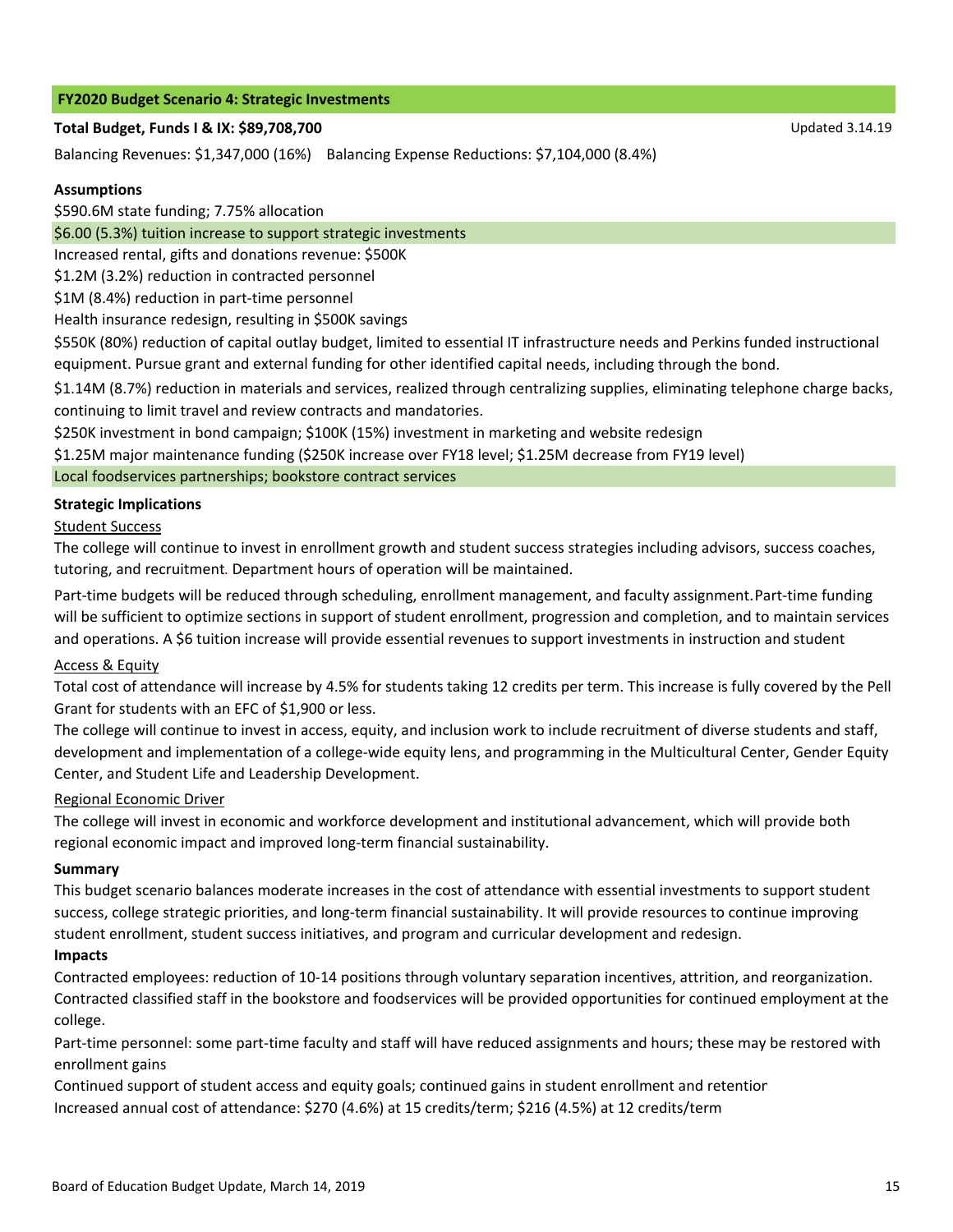# **Tuition Rate Scenarios**

| Increase |         | Current<br><b>Tuition Rate</b> | New Rate     | Change to Total Cost of<br>Attendance (Tuition and Fees)<br>at 12 credits |       |      |  |  |  |  |
|----------|---------|--------------------------------|--------------|---------------------------------------------------------------------------|-------|------|--|--|--|--|
| \$       |         | \$<br>113.50                   | \$<br>113.50 | \$                                                                        | 4,794 | 0.0% |  |  |  |  |
| \$       | $3.50*$ | \$<br>113.50                   | \$<br>117.00 | \$                                                                        | 4,920 | 2.6% |  |  |  |  |
| \$       | 4.50    | \$<br>113.50                   | \$<br>118.00 | \$                                                                        | 4,956 | 3.4% |  |  |  |  |
| \$       | 5.50    | \$<br>113.50                   | \$<br>119.00 | \$                                                                        | 4,992 | 4.1% |  |  |  |  |
| \$       | $6.00^$ | \$<br>113.50                   | \$<br>119.50 | \$                                                                        | 5,010 | 4.5% |  |  |  |  |
| \$       | 11.50   | \$<br>113.50                   | \$<br>125.00 | \$                                                                        | 5,208 | 8.6% |  |  |  |  |

\* 2018 HEPI is 2.8%; which equates to a \$3.50 increase over current rates

^ Total cost of attendance at a tuition rate of \$119.50 is fully covered by the Pell Grant for students taking 12+ credits and an EFC of \$1,900 or less. This currently represents 60% of Lane credit students.

Oregon Community Colleges are discussing tuition and fee increases in the range of 5% to 10% for FY20 based upon current state funding projections.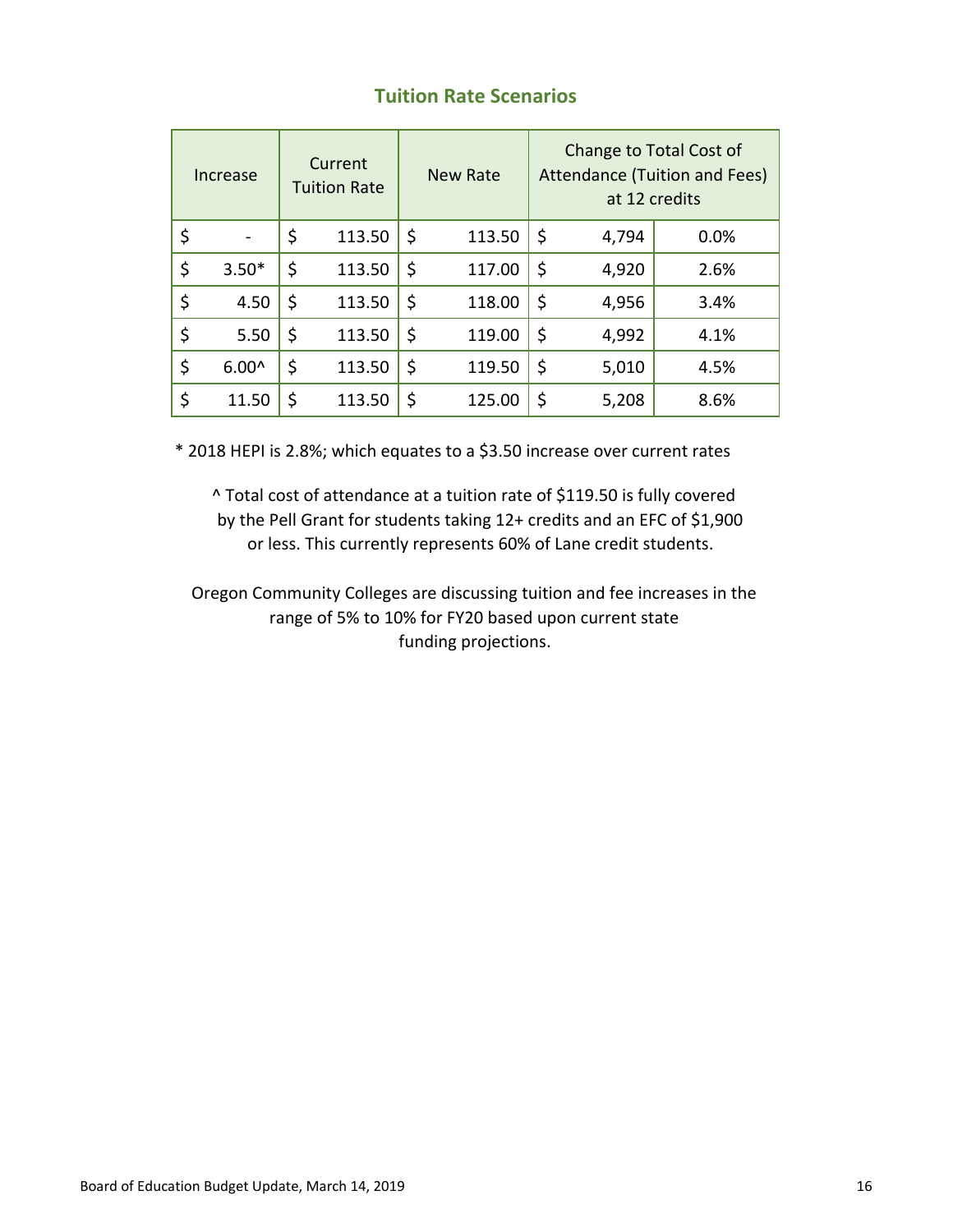### **Annual Cost of Attendance (Tuition and Fees)**

### **Credit student taking 15 credits per term at main campus**

| Does not include course-specific fees |    |                                                     |    |       |    |       |    |       |   |       |
|---------------------------------------|----|-----------------------------------------------------|----|-------|----|-------|----|-------|---|-------|
|                                       |    | Current Scenario 1 Scenario 2 Scenario 3 Scenario 4 |    |       |    |       |    |       |   |       |
| Tuition                               | \$ | 5,108                                               | \$ | 5,108 | \$ | 5,625 | \$ | 6,818 | Ş | 5,378 |
| <b>Technology Fee</b>                 |    | 405                                                 |    | 405   |    | 405   |    | 405   |   | 405   |
| <b>Transportation Fee</b>             |    | 81                                                  |    | 81    |    | 81    |    | 81    |   | 81    |
| <b>Student Activity Fee</b>           |    | 168                                                 |    | 168   |    | 168   |    | 168   |   | 168   |
| Health Clinic Fee                     |    | 135                                                 |    | 135   |    | 135   |    | 135   |   | 135   |
| <b>Total</b>                          | \$ | 5,897                                               | S  | 5,897 | \$ | 6,414 | \$ | 7,607 | Ş | 6,167 |
| % Increase over current               |    | 0.0%                                                |    | 0.0%  |    | 8.8%  |    | 29.0% |   | 4.6%  |

# Current Scenario 1 Scenario 2 Scenario 3 Scenario 4 Tuition 4,086 \$ \$ 4,086 \$ 4,500 \$ 5,454 \$ 4,302 Technology Fee 324 324 324 324 324 Transportation Fee 21 81 81 81 81 81 Student Activity Fee 168 168 168 168 168 Health Clinic Fee 135 135 135 135 135 **Total 4,794 \$ \$ 4,794 \$ 5,208 \$ 6,162 \$ 5,010** % Increase over current 0.0% 0.0% 8.6% 28.5% 4.5% **Credit student taking 12 credits per term at main campus** Does not include course‐specific fees

| Credit student taking 9 credits per term at main campus |    |                                                     |    |       |    |       |    |       |    |       |  |
|---------------------------------------------------------|----|-----------------------------------------------------|----|-------|----|-------|----|-------|----|-------|--|
| Does not include course-specific fees                   |    |                                                     |    |       |    |       |    |       |    |       |  |
|                                                         |    |                                                     |    |       |    |       |    |       |    |       |  |
|                                                         |    | Current Scenario 1 Scenario 2 Scenario 3 Scenario 4 |    |       |    |       |    |       |    |       |  |
| Tuition                                                 | \$ | 3.065                                               | \$ | 3,065 | \$ | 3,375 | \$ | 4,091 | \$ | 3,227 |  |
| <b>Technology Fee</b>                                   |    | 243                                                 |    | 243   |    | 243   |    | 243   |    | 243   |  |
| <b>Transportation Fee</b>                               |    | 81                                                  |    | 81    |    | 81    |    | 81    |    | 81    |  |
| <b>Student Activity Fee</b>                             |    | 168                                                 |    | 168   |    | 168   |    | 168   |    | 168   |  |
| Health Clinic Fee                                       |    | 135                                                 |    | 135   |    | 135   |    | 135   |    | 135   |  |
| <b>Total</b>                                            | \$ | 3,692                                               | \$ | 3,692 | \$ | 4,002 | \$ | 4,718 | \$ | 3,854 |  |
|                                                         |    |                                                     |    |       |    |       |    |       |    |       |  |
| % Increase over current                                 |    | 0.0%                                                |    | 0.0%  |    | 8.4%  |    | 27.8% |    | 4.4%  |  |
|                                                         |    |                                                     |    |       |    |       |    |       |    |       |  |

| <b>Technology Fee</b>       | \$9/credit   |
|-----------------------------|--------------|
| <b>Transportation Fee</b>   | \$27/term    |
| <b>Student Activity Fee</b> | \$56.05/term |
| <b>Health Clinic Fee</b>    | \$45/term    |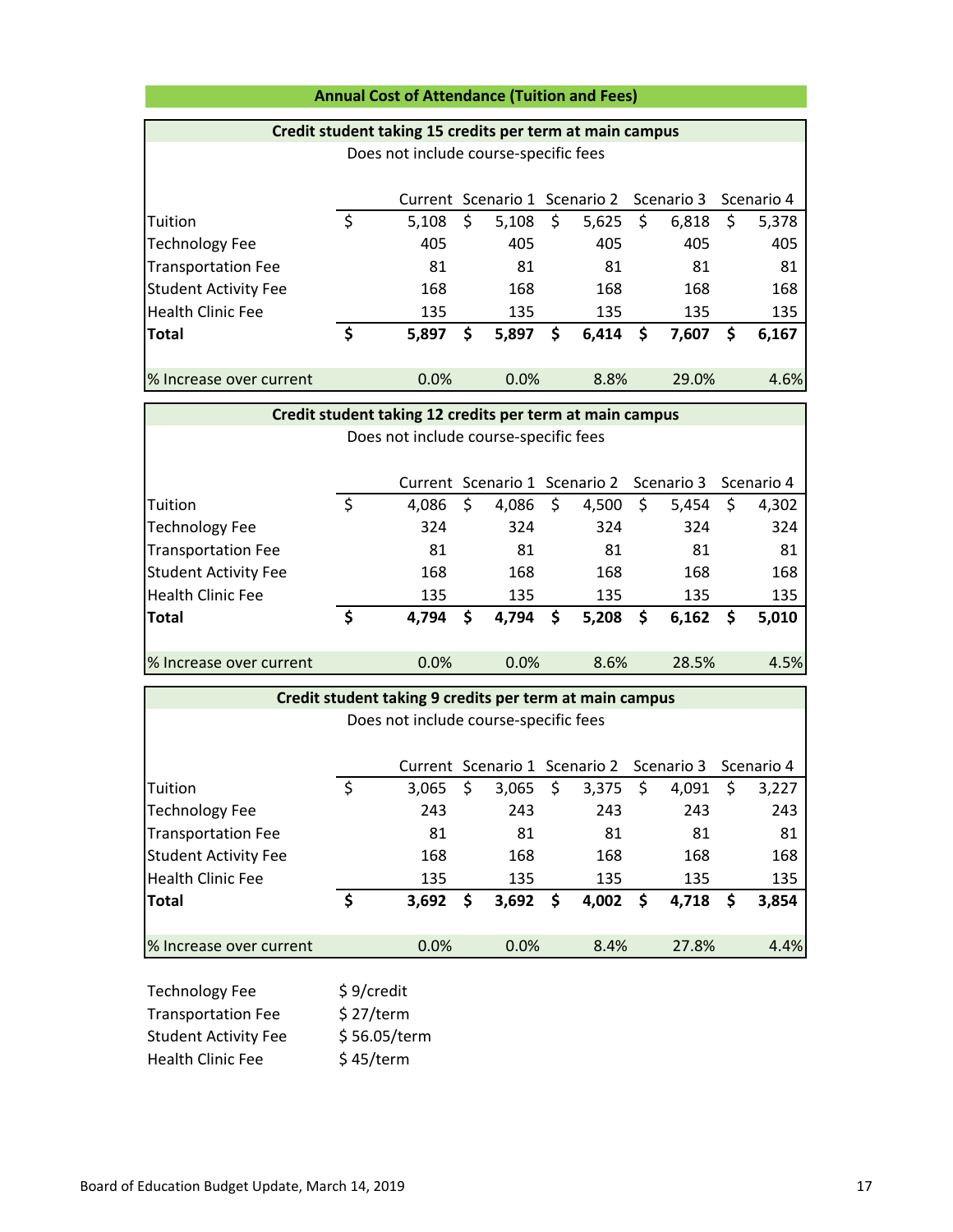|                                           | <b>State Funding Scenarios</b>                                |                    |                      |            |  |
|-------------------------------------------|---------------------------------------------------------------|--------------------|----------------------|------------|--|
|                                           |                                                               |                    |                      |            |  |
|                                           | <b>Community College</b><br><b>Support Fund</b><br>(Biennium) | Lane<br>Allocation | <b>Total Revenue</b> |            |  |
| <b>Base Planning Projection</b>           | \$<br>590,600,000                                             | 7.75%              | \$                   | 22,885,800 |  |
| Change per 1/2% change in Lane allocation |                                                               |                    | \$                   | 1,476,500  |  |
| Change per \$10M change in support fund   |                                                               |                    | \$                   | 387,500    |  |

The state community college funding level for the 2020‐2022 biennium will likely not be determined prior to the college's legal budget development timeline. The college's percent allocation is determined through the state funding formula's FTE calculation, which won't be determined until after final 2018‐ 2019 FTE figures from each college are processed.

The college is using \$590.6M state funding for its planning and budget development figure, based on OCCA recommendations and the Co‐Chair Budget released on March 7. Lane's Budget Office estimates the college will receive 7.75% of the final CCSF based upon the FTE‐ and property tax‐driven state funding formula.

If the college's state revenue is **HIGHER** than projected due to higher levels of overall funding, including CTE funding and/or a higher percent allocation due to relative enrollment gains, the college will explore:

1) reducing the cost of attendance through tuition reductions

2) increased investments in student success, access and equity, and driving the regional economy. These investments will come primarily in the form of personnel.

3) investments in capital outlay and major maintenance

If state funding for the 2019‐2020 biennium comes in **LOWER** than the college's planning projection, the college will hold vacant positions open and further limit part‐time and materials and services expenditures. The college may also need to consider program and service reductions based on reduced state funding.